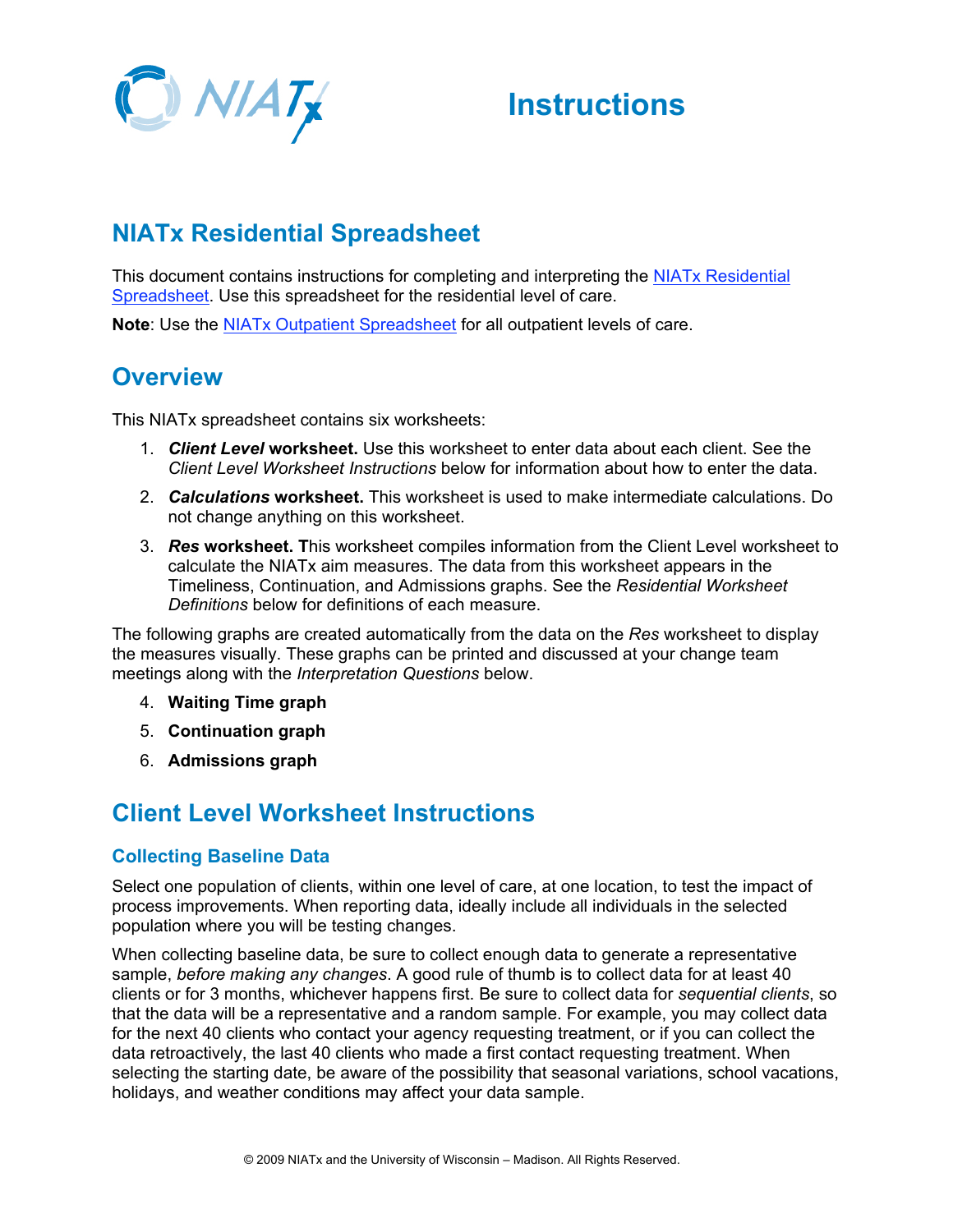



Be sure to collect data for *all prospective clients* who make a first contact for the specific program you have chosen to test process improvement changes. Please remember to include even those clients who *do not* eventually get admitted into the program. If a client is discharged and then readmitted, enter information about this client again—as a new client, starting with the new first contact date when treatment was requested again.

### **Updating Data**

Update the *Client Level* worksheet at least monthly. Be sure to add dates of clinical assessment, admission, and completion of first through fourth weeks of treatment, for all clients who had a first contact so the measures on the Res worksheet will be current.

### **Column Definitions**

**Agency** (Cell B2) – Enter the name of your agency.

**Client #** Column A *(a)*: Enter a unique client ID number so that you will be able to add information about this client at a later date. For confidentiality reasons, do not use the client's actual name.

**Date of 1st Contact** Column B (*b*): Enter the date that the client or referrer (e.g., friend/family member, employer, probation officer, etc.) called to request treatment, using the format MM/DD/YY (e.g., 09/01/09). Requests for directions or information do not count as Date of 1<sup>st</sup> Contact unless the call specifically involves a request for treatment.

**Date of Clinical Assessment** Column C (c): Enter the date that the client actually had an assessment with a clinician, whether it was scheduled in advance or a walk-in appointment, using the format MM/DD/YY (e.g., 09/01/09). If an assessment is done at another agency, perhaps even prior to contacting your agency, enter the date of the first appointment with a clinician at your agency.

**Level of Care (Always Res)** Column D *(d)*: The value for this column is always Res.

**Date of Admission** Column E (e): Enter the date of admission using the format MM/DD/YY (e.g. 09/01/09). Use the definition of admission for your agency.

**If Completed 1 Week of Treatment, Date of Admission Plus 7 Days** Column F *(f)*: Enter the date that is 7 days after the date of admission if the client is still in residential treatment 1 week after being admitted, using the format MM/DD/YY (e.g., 09/01/09).

**If Completed 2 Weeks of Treatment, Date of Admission Plus 14 Days** Column G *(g)*: Enter the date that is 14 days after the date of admission if the client is still in residential treatment 2 weeks after being admitted, using the format MM/DD/YY (e.g., 09/01/09).

**If Completed 3 Weeks of Treatment, Date of Admission Plus 21 Days** Column H *(h)*: Enter the date that is 21 days after the date of admission if the client is still in residential treatment 3 weeks after being admitted, using the format MM/DD/YY (e.g., 09/01/09).

**If Completed 4 Weeks of Treatment, Date of Admission Plus 28 Days** Column I *(i)*: Enter the date that is 28 days after the date of admission if the client is still in residential treatment 4 weeks after being admitted, using the format MM/DD/YY (e.g., 09/01/09).

**Note**: Complete the Date of Discharge and Successful Completion of Tx Episode columns is only if you wish to track treatment completion.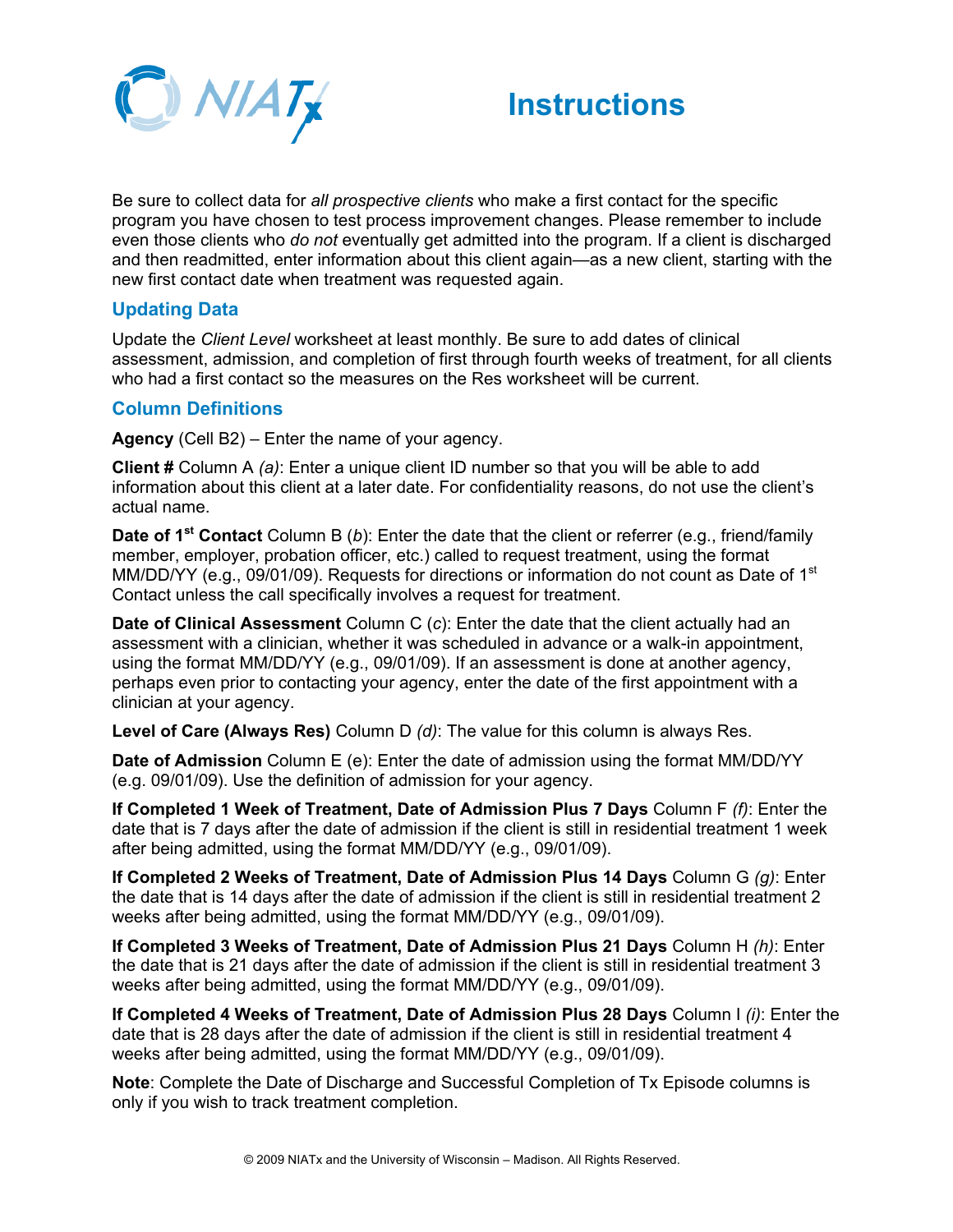



**Date of Discharge** Column J *(j)*: Enter the date that the client was discharged from the program using the format MM/DD/YY (e.g., 09/01/09).

**Successful Completion of Tx Episode; 1 = Yes; 2 = Other** Column K *(k)*: Enter 1 if the client completed treatment successfully, as defined by the agency. For discharges for any other reason than successful treatment completion, including administrative discharge, enter 2.

### **Residential Worksheet Definitions**

**# of First Contacts for this Level of Care**: The total number of first contacts requesting treatment for this level of care during this month.

**# of Clinical Assessments for this Level of Care**: The total number of clients who made their first contact during this month who had clinical assessments.

**Number of Admissions**: The number of clients who made their first contact during this month who were admitted.

**# of clients completing 1 week of Treatment**: The number of clients who made their first contact during this month who were still in residential treatment 1 week after being admitted.

**# of clients completing 2 weeks of Treatment**: The number of clients who made their first contact during this month who were still in residential treatment 2 weeks after being admitted.

**# of clients completing 3 weeks of Treatment**: The number of clients who made their first contact during this month who were still in residential treatment 3 weeks after being admitted.

**# of clients completing 4 weeks of Treatment**: The number of clients who made their first contact during this month who were still in residential treatment 4 weeks after being admitted.

**# of clients with Successful Treatment Completion**: The number of clients made their first contact during this month who successfully completed treatment, as defined by the agency.

#### *Waiting Time*

**# of Days between First Contact and Clinical Assessment**: The average number of days between first contact and clinical assessment for clients who made their first contact during this month.

> *Sum of (Date of Clinical Assessment – Date of 1st Contact) (Number of Clinical Assessments)*

**# of Days between Clinical Assessment and Admission:** The average number of days between clinical assessment and admission for clients who made their first contact during this month.

*Sum of (Date of Admission – Date of the Clinical Assessment)*

*(Number of Admissions)*

**# of Days between First Contact and Admission:** The average number of days between first contact and admission for clients who made their first contact during this month.

*Sum of (Date of Admission – Date of First Contact)*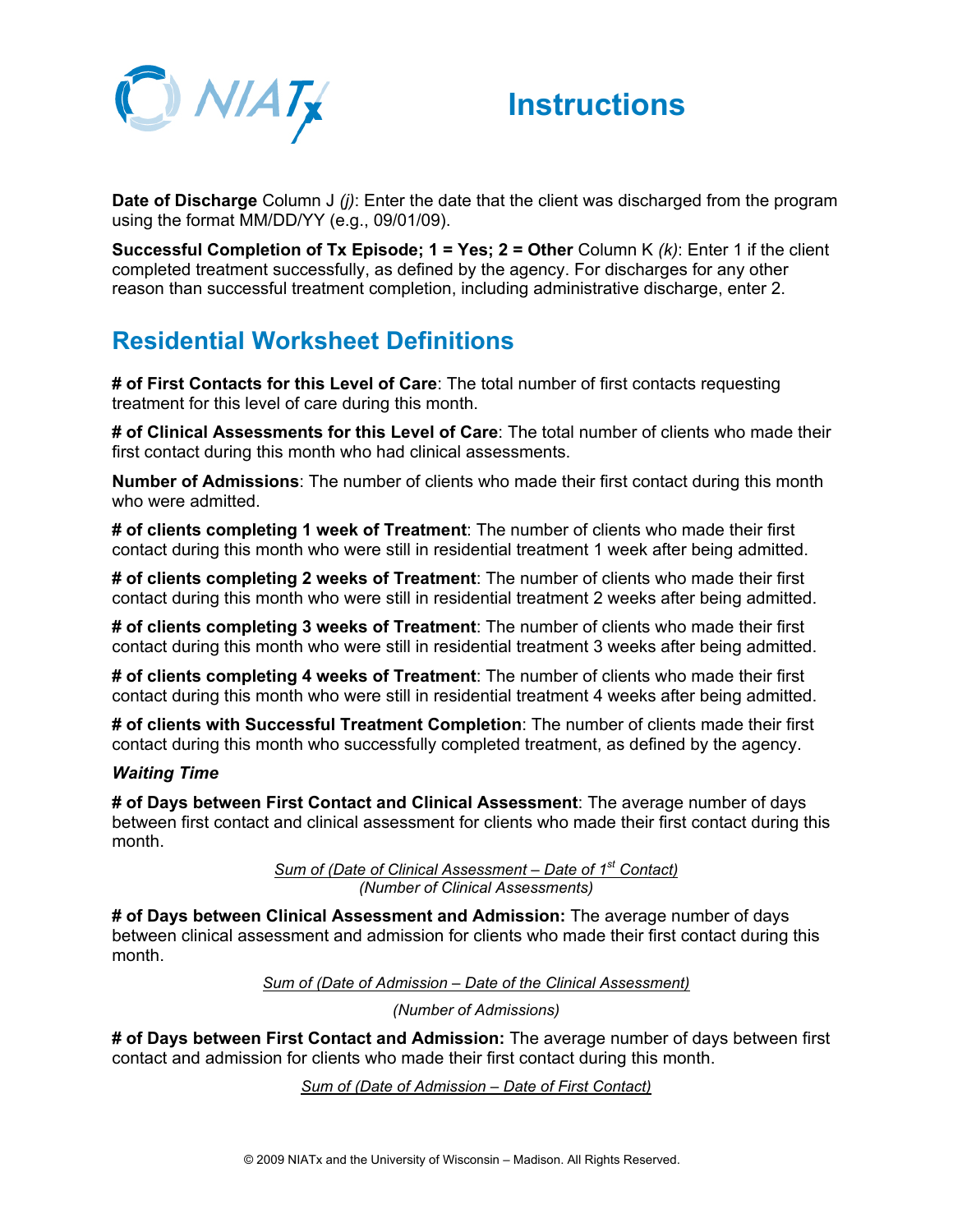



*(Number of Admissions)*

#### *Continuation*

**% Continuation from 1st Contact to Clinical Assessment**: the percentage of clients who made their first contact during this month who continued to have a clinical assessment.

| (Number of Clinical Assessments) |               |
|----------------------------------|---------------|
| (Number of First Contacts)       | $\vert$ X 100 |

**% Continuation from Clinical Assessment to Admission:** the percentage of clients who made their first contact during this month who had a clinical assessment and were admitted.

> *(Number of Admissions) (Number of Clinical Assessments) X 100*

**% Continuation from Admission to Completing 4 Weeks in Treatment:** the percentage of clients who made their first contact during this month who were still in residential treatment 4 weeks after being admitted. To identify the point where clients drop out of treatment most often, look at the # of clients completing 1, 2, 3 and 4 weeks of treatment.

> *(Number of clients completing 4 weeks of Treatment) (Number of Admissions) X 100*

**% Continuation from Admission to Successful Treatment Completion:** the percentage of clients who made their first contact during this month who continued from admission to successful treatment completion (as determined by the agency).

> *(Number of clients with Successful Treatment Completion) (Number of Admissions) X 100*